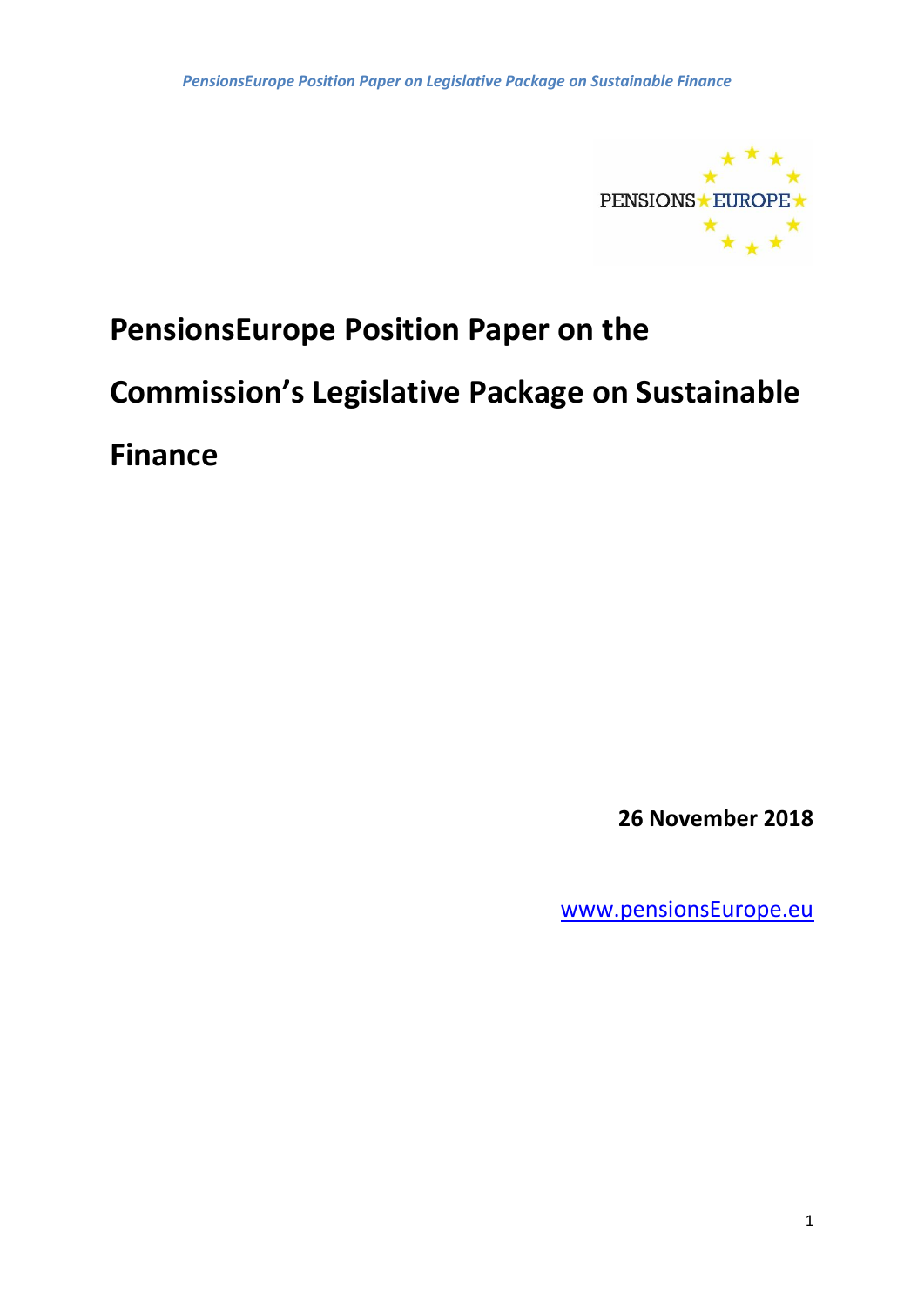# **Key messages**

**PensionsEurope welcomes the EU's agenda on sustainable finance. Pension funds are long-term investors that aim to deliver adequate pensions for their members and beneficiaries.** This means they naturally take the long view and are required to consider the long-term risks that may affect their portfolios. Targeted policy initiatives on sustainable finance can catalyse ongoing initiatives within the financial sector. In this respect, better data on companies and other investments, clearer definitions on what is considered sustainable and more transparent financial services will help to address some of the barriers pension funds face when wanting to invest more sustainably.

**PensionsEurope sees the taxonomy as an** *enabler* **for integrating ESG factors in investment decisions.** If designed properly, it can help pension funds to better understand and measure the sustainability risks in their portfolios. It can also serve as a basis for discussions with investment managers about ESG integration when agreeing mandates or selecting investment funds. Finally, it can be a valuable tool to provide information to members and beneficiaries.

**The taxonomy is a useful tool, but not a silver bullet.** It does not capture all sustainable investment approaches and therefore should not become synonymous with responsible investing. Moreover, pension funds need strong evidence of the taxonomy's reliability before incorporating it in IORP stress tests or prudential frameworks.

**The current understanding of fiduciary duty already today fosters sustainable investments.** Moreover, under the most recent codification of the fiduciary duty for pension funds, i.e. the 'prudent person' rule in IORPII, specifically allows for the consideration of ESG factors and requires pension funds to take into account the **long-term interest** of their members and beneficiaries. Over the last years there has been a clear trend in the pensions sector towards sustainable investment. There are many best practices and approaches of how pension funds consider sustainability factors. PensionsEurope believes that the EU should not harmonise how pension funds manage their sustainable investments.

**The ESG framework for IORPs is the most advanced amongst financial market actors.** IORPs are required to incorporate ESG factors in their governance and risk management systems. Member States have yet to transpose these requirements into national law before January 2019.

**The EU should first assess how the IOPR2 Directive's ESG provisions are put into practice, before making amendments.** The European Commission's own Better Regulation Guidelines prescribe that policy-making should be based on the 'evaluate first' principle. PensionsEurope therefore strongly believes that the Commission should make use of the IORP2 Review clause. This would allow for sufficient time to understand how the new rules are being incorporated in governance, investment decisions and risk management of IOPRs.

**Delegated acts are an inappropriate legislative tool to regulate occupational pensions.** The IORP2 Directive only provides for minimum harmonisation, recognising the diversity of the IORP landscape in Europe and the role of national social and labour law for occupational pensions. To acknowledge this fact, all delegated acts proposed by the Commission in March 2014 were removed from the IORP2 Directive by the co-legislators. Different financial sectors have different roles and obligations towards their clients or members. It is therefore not necessary to employ a harmonised approach across sectors to amending the fiduciary rule through delegated acts.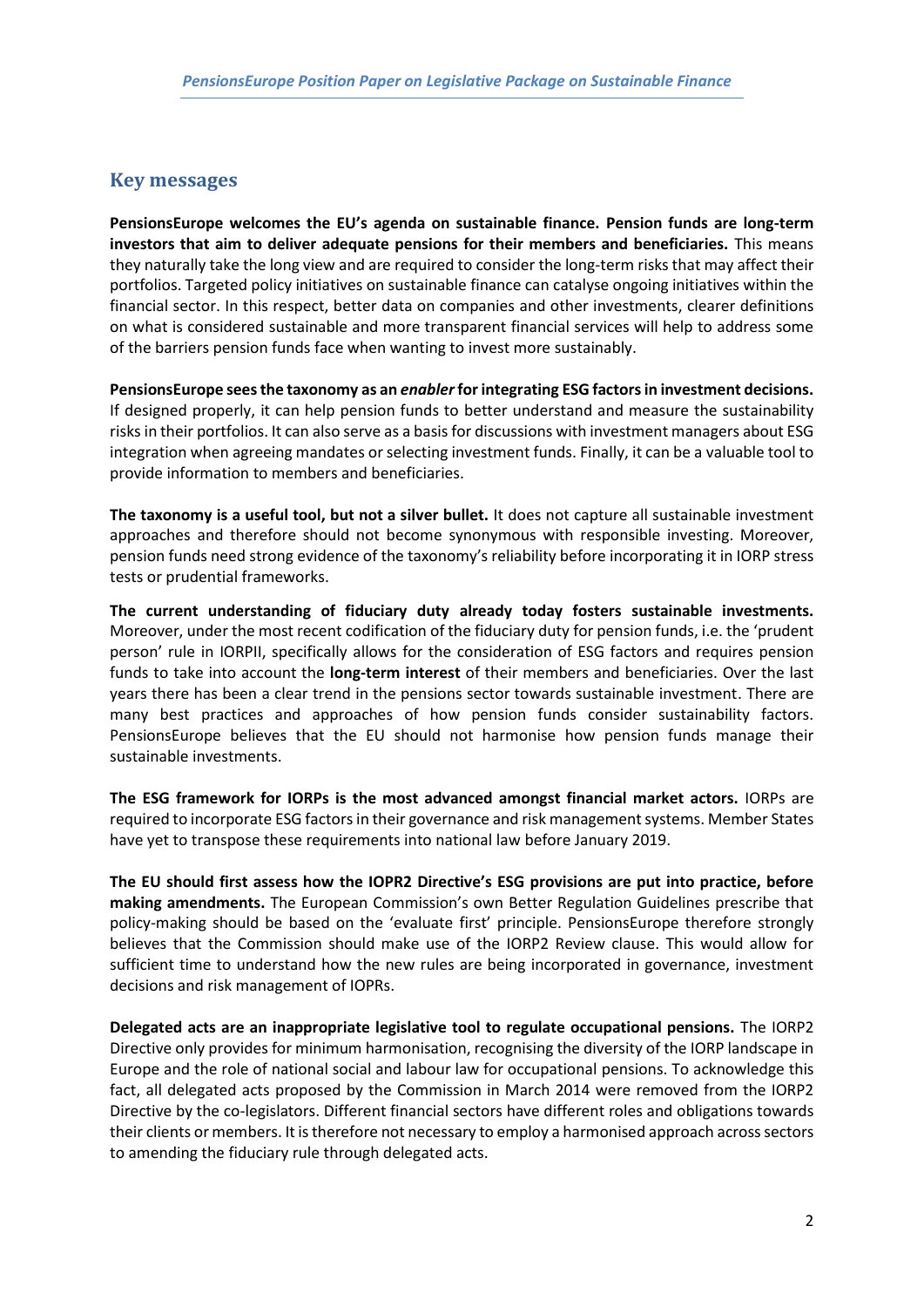#### **Taking into account the ESG preferences of members and beneficiaries.**

There are different ways of obtaining an understanding of the preference of members and beneficiaries. In many cases, their representatives are present in supervisory boards and other representative bodies, bringing expertise and competence to the table. There are significant challenges to obtaining a representative overview of the whole group of members and beneficiaries when using direct consultation. In practice pension funds experience low response rates to questionnaires, leading to a skewed picture of the preferences. An EU wide requirement would also struggle to take account of the specific national governance structures of pension funds, as well as the responsibilities entrusted to trustees or Board members, including member representatives.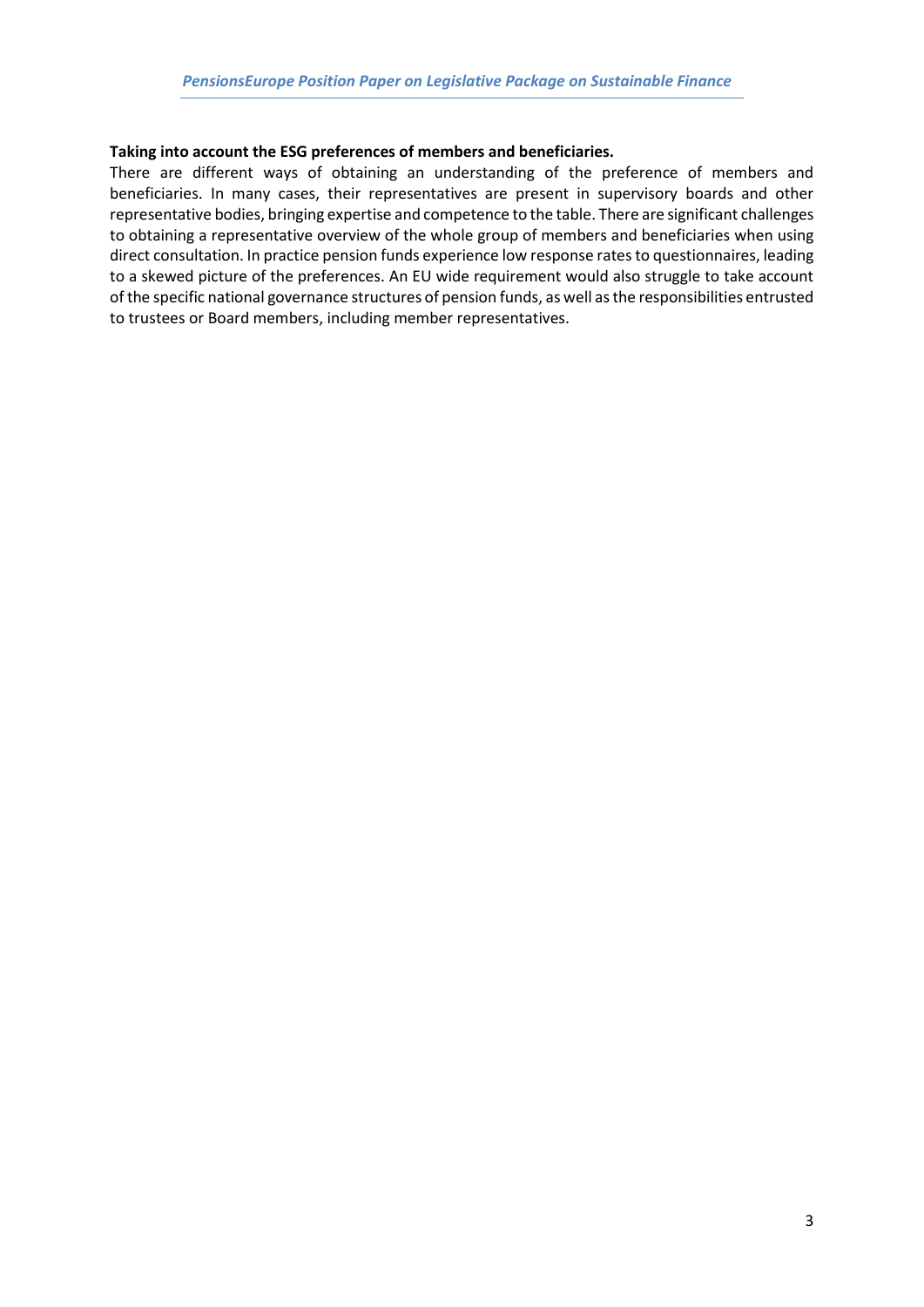# Introduction

The Commission published a legislative package on sustainable finance on 24 May 2018, containing three proposals for regulations:

- A proposal for a regulation establishing a unified EU classification system of sustainable economic activities COM(2018) 353.
- Proposal for a regulation on disclosures relating to sustainable investments and sustainability risks and amending Directive (EU) 2016/2341 COM(2018) 354.
- Proposal for a regulation amending Regulation (EU) 2016/1011 on low carbon benchmarks and positive carbon impact benchmarks COM(2018) 355.

PensionsEurope welcomes the EU's agenda on sustainable finance. Pension funds are long-term investors that aim to deliver adequate pensions for their members and beneficiaries at low costs. This means they naturally take the long view and are required to consider the long-term risks that may affect their portfolios. Moreover, there is a long tradition of aligning investment practices with the values of their membership and increasingly society at large. The first responsible investment strategies of pension funds focussed more narrowly on ethical exclusions (e.g. controversial weapons or the tobacco sector), but a wider array of more sophisticated methods is becoming mainstream. This trend will only continue as the impact of climate change is becoming more apparent and members and beneficiaries are increasingly vocal through their representatives about their expectations relating to the broader impact of the assets managed on their behalf.

Targeted policy initiatives can catalyse ongoing initiatives within the financial sector. The lack of highquality comparable data on ESG factors is one of the key barriers for ESG incorporation. This makes it costlier and more difficult to apply ESG factors consistently across the investable universe. Better information on companies and other investments, reliable definitions and more transparency about how providers of financial products and services incorporate ESG can enable and encourage pensions to expand their responsible investment strategies. This means that pension funds should and also do disclose how they consider sustainability factors in their investment processes.

At the same time, regulatory intervention needs to take account of pension funds' primary role of providing a retirement good income to their members and beneficiaries. Investments are an essential part of pension provision: historically, around three quarter of the realised pension benefits at retirement age resulted from return on investments. Regulation should therefore not lead to pressure, formally or informally, to invest in or divest from certain assets where the pension fund believes the investment still provides a sound long-term risk-adjusted return. The fact that the EU is taking a comprehensive approach including all sectors of the financial system does not mean that this should lead to a uniform regulatory approach. Pension funds are covered by a principle-based minimum harmonisation framework where Member States retain sufficient flexibility to adjust the rules to their domestic pension systems, as well as social and labour law. Finally, the IORP2 Directive is still under implementation. From a 'better regulation' standpoint, it would be best to assess how the new ESG provisions are transposed and put into practice, before amending them.

# Views on the proposal for a taxonomy for environmentally sustainable activities

The High-Level Expert Group on Sustainable Finance found in its report on January 2018 that the lack of common definitions on what constitutes 'sustainable', is harming investor confidence in environmental, social and governance (ESG) investments. Both for retail and institutional investors it can be unclear at times whether the composition and performance of their 'sustainable' investments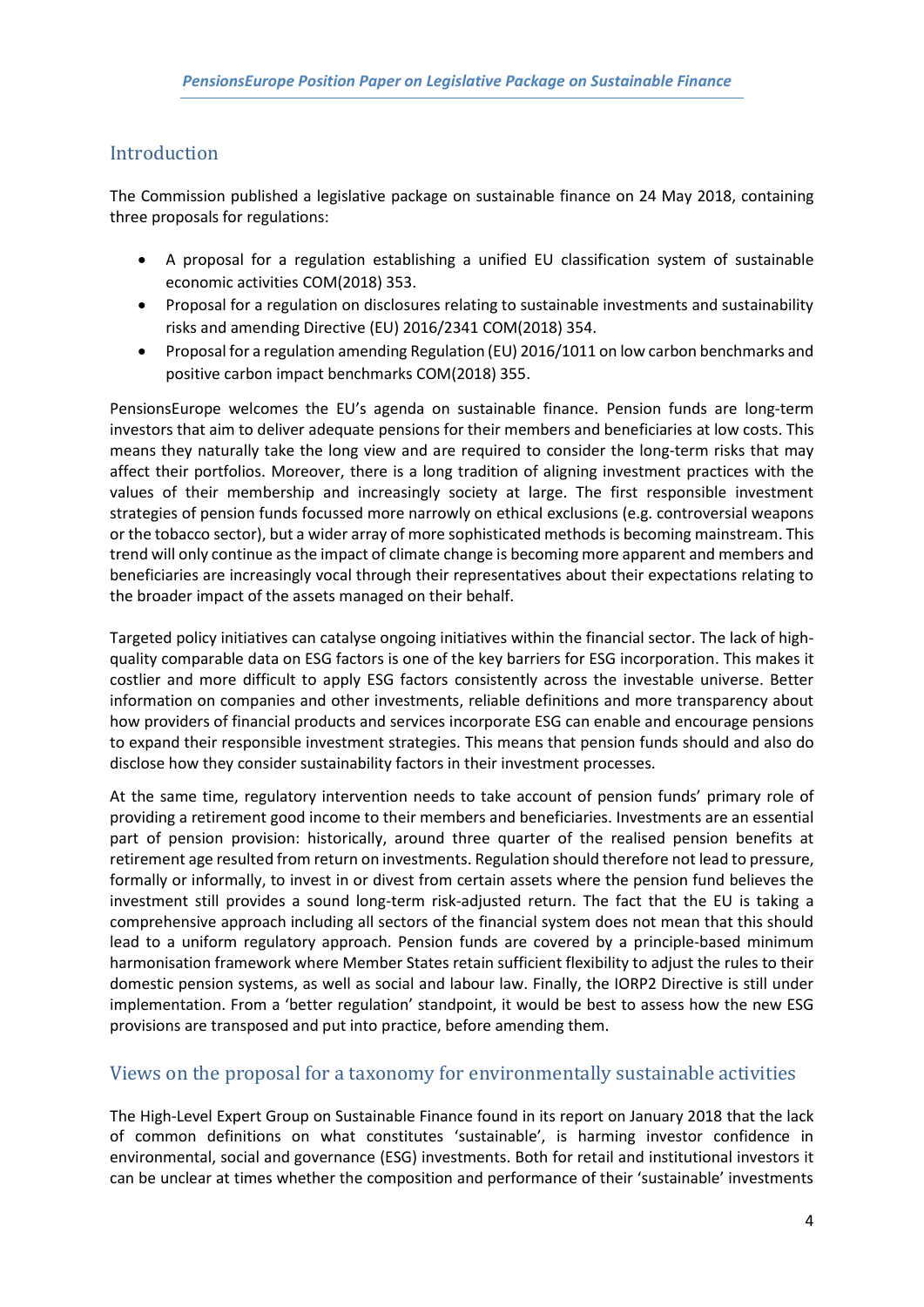indeed match their sustainability preferences. Moreover, there is a lack of comparability between investments and products.

To mitigate these challenges the High-Level Expert Group proposed to establish a science-based objective classification system to assess the sustainability of economic activities. The European Commission has now published a draft regulation to serve as the basis for the taxonomy for environmental sustainability.

#### **The taxonomy as** *enabler* **for responsible investments**

PensionsEurope welcomes the taxonomy as an *enabler* for integrating ESG factors in investment decisions. If designed properly, it can help pension funds to understand and measure the sustainability risks in their portfolios. It can also serve as a basis for discussions with investment managers about ESG integration when agreeing mandates or selecting investment funds. Finally, it can be a valuable tool for providing information towards members and beneficiaries.

It is important that the proposed framework regulation and the ongoing works of the technical expert group on that same subject are well coordinated in order to mutually reinforce each other whilst limiting the administrative burden for institutional investors. The works on taxonomy at European level require embedding them into a broader policy framework of environmental, governance and social policies.

In order to achieve these goals, the taxonomy should be aligned with international standards and the EC's better regulation agenda, science-based and flexible. However, even if set up in a flexible manner, we expect that technological changes mean that the taxonomy needs to be updated regularly, as some economic activities may become more sustainable whilst others, comparatively, less so. PensionsEurope welcomes that the Commission is proposing to set up a platform for sustainable finance. PensionsEurope and its members are ready to provide their expertise and be actively involved in this platform.

#### **Policy-makers should recognise the taxonomy is not a silver bullet**

It should be recognised that the taxonomy offers an assessment of whether activities are environmentally sustainable, which does not capture all responsible investment approaches. For example, some asset owners use a best-in-class approach. Others put more emphasis on changing the behaviour of their portfolio companies through engagement. It is therefore important that having a high share of ESG assets under the taxonomy does not become synonymous with responsible investment or ESG investing. The taxonomy is a useful tool, but not a silver bullet. Under no circumstance should there be regulatory pressure to invest into assets just because they are in scope of the taxonomy.

Moreover, policy-makers should be very careful before making the use of the taxonomy mandatory as a risk-management tool or incorporating it into IORP stress tests. However carefully designed, it is far from inconceivable that the taxonomy will overstate or understate some types of ESG risks. A too strong and harmonised dependency on the taxonomy could then lead to green bubbles. Similarly, as both investors and customers of the banking and insurance sector, PensionsEurope believes prudential frameworks should remain risk-based. While some argue that ESG risks are sufficiently material to include them into prudential frameworks, there is a risk that politicians wish to achieve political objectives by tweaking risk weights or capital charges. There needs to be strong evidence of how 'green' support or 'brown' penalising factors contribute to financial stability, before such measures should be adopted.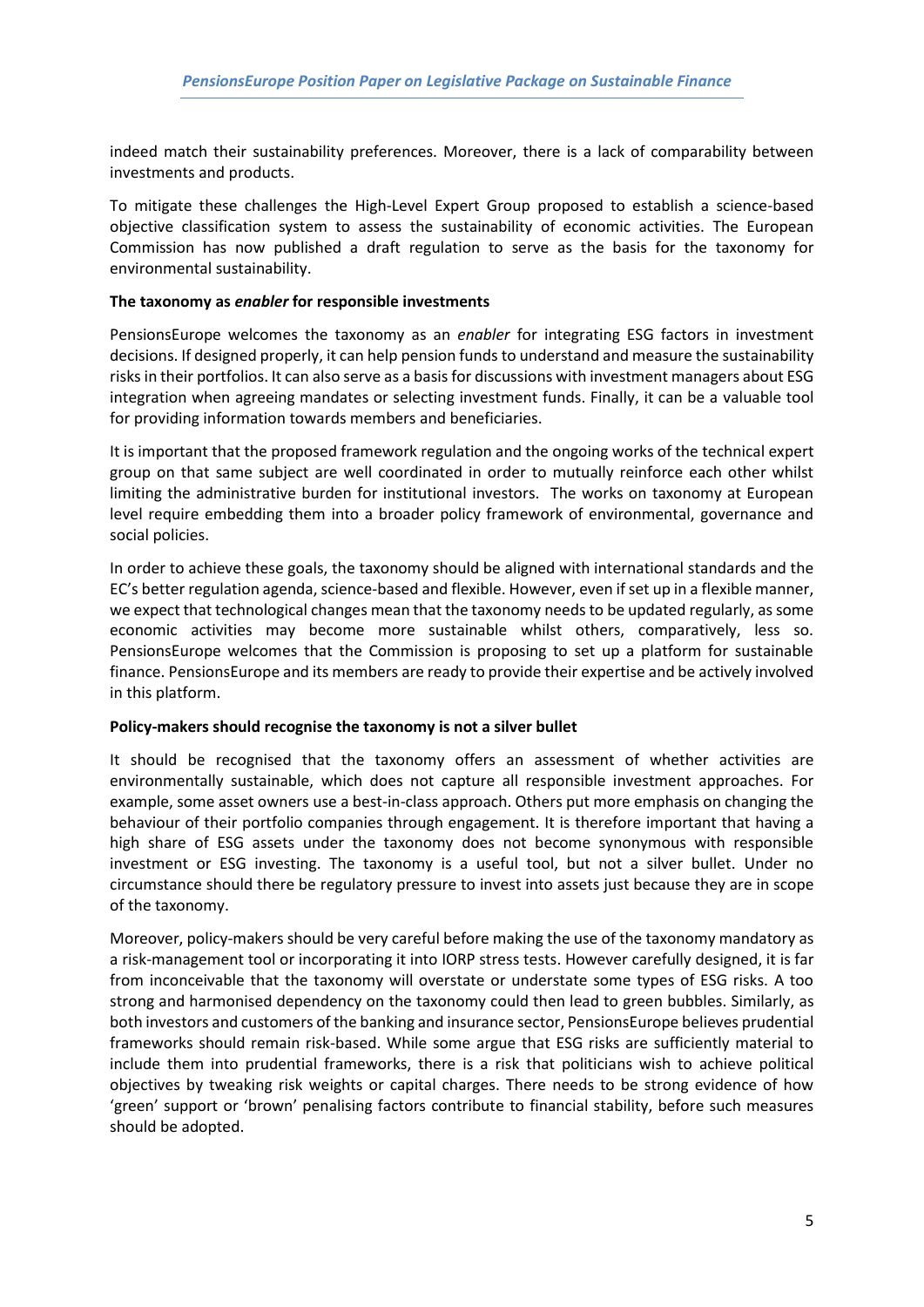#### **The taxonomy as an enabler for the transition to a more sustainable economy**

PensionsEurope would prefer if the taxonomy would recognise efforts by companies to transition towards a more sustainable business model. Pension funds would not like to exclude entire sectors from the investment universe. A best-in-class or best-in-progress approach therefore aims to identify companies that are improving their sustainability impact rather than being in a sector that is perceived as clean but standing still. A taxonomy that would provide a pathway for these improving changing for the better companies, could serve as valuable input into pension funds' investment decision-making.

#### **The taxonomy should be extended to social and governance factors**

PensionsEurope notes that it makes sense to take a staggered approach to the development of the taxonomy, starting with climate change mitigation and adaption in particular. The implementation of the Paris Agreement requires swift policy action. Moreover, designing a sound taxonomy is a challenging task so it is crucial to gain experience and continuously assess its reliability while rolling the taxonomy out to all areas of environmental, social and governance factors. Nevertheless, there should be a clear ambition to complete taxonomy across the three tenets. Currently, the integration of governance factors is arguably the most advanced. Moreover, especially in countries where the social partners play a significant role in the governance of occupational pensions, pension funds are naturally close to socially sustainable investments.

# Views on the proposal on disclosures and investor duties

The High-Level Expert Group (HLEG) report of 31 January 2018 recommended that the EU should clarify and streamline provisions on the fiduciary duty or 'investor duties'. According to the HLEG, the misconception that the fiduciary duty requires fiduciaries to solely focus on the short-term maximisation of returns would constitute a barrier to incorporating longer dated ESG risks into investment decisions. Therefore, it was argued that EU regulation should require asset owners and investment intermediaries to examine the materiality of risks and value drivers, including ESG factors, consistent with the timeframe of the obligation to the client or beneficiary/member.

On 24 May 2018, the European Commission published a Proposal for a regulation on disclosures relating to sustainable investments and sustainability risks and amending Directive (EU)2016/2341. The proposal is the first step in a two-stage approach to implementing the HLEG's recommendation on the fiduciary duty. It introduces transparency requirements for financial market participants to demonstrate the extent to which they currently use environmental, social and governance (ESG) factors. It also proposes the power for the European Commission to adopt delegated acts under the Institutions for Retirement Provision Directive (IORP 2) to ensure that ESG factors are included in investment decisions. If this delegation of power is approved by the co-legislators, the Commission aims to adopt a package of delegated acts for all relevant financial actors, including pension funds (IORP), insurers (Solvency II) and asset managers (amongst others UCITS and AIFMD).

# **A modern understanding of the fiduciary duty is not a barrier to the incorporation of ESG factors**

Historically, the fiduciary was interpreted as meaning that fiduciaries should only seek to maximise the risk-weighted returns of the investments entrusted to them. This limited the extent to which investors should or could incorporate ethical concerns in their investment decisions. ESG factors were seen as financially non-material and were therefore not allowed to play a significant role. However, this understanding progressively changed through changes in case law and regulation, as well as the emerging view that the incorporation of financially material ESG factors could in fact lead to better risk-weighted returns. This led the UNEP FI to conclude already in 2005 that across the developed world ESG incorporation had become permitted if not required under the fiduciary duty where the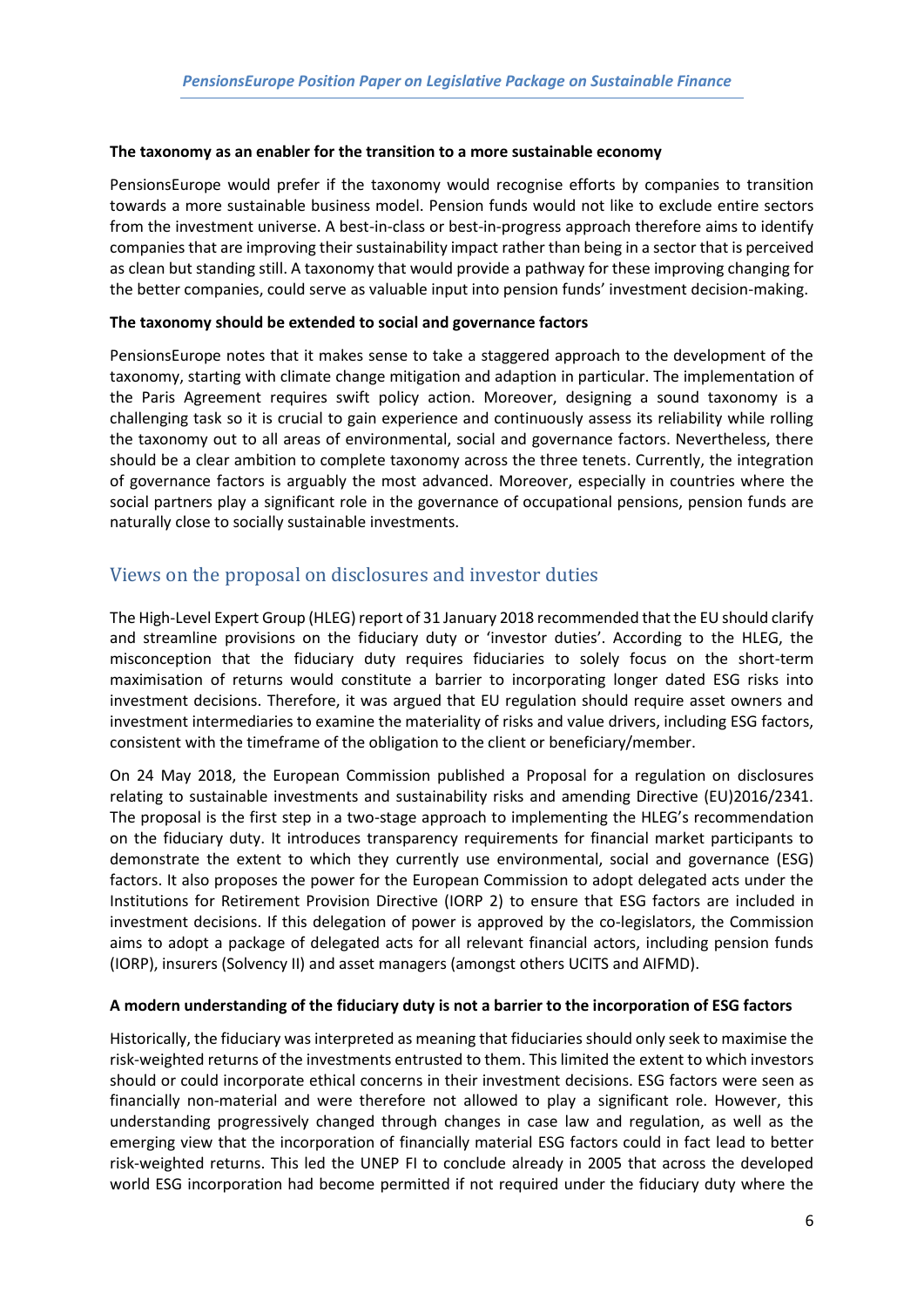fiduciary believed it would lead to better performance. ESG factors are also allowed to be the decisive factors between several potential investments with a comparable expected return.

Over the last years there has been a clear trend in the pensions sector towards sustainable investment. There are many best practices and approaches of how pension funds consider sustainability factors. This diversity in approaches stems from a large number of factors, which includes, for example, societal preferences (e.g. stronger focus on environmental concerns over social aspects or vice versa), the size of funds or the occupational pension system overall, the position of the sponsoring company towards ESG aspects, the role of the social partners and the preferences of members. This shows that the current understanding of the prudent person rule, as laid down in the IORP2 Directive and transposed into national law, has not proven to be a barrier towards sustainable investments.

### **The ESG framework for IORPs is the most advanced amongst financial market actors and still under implementation**

Pension funds are governed by the IORP Directive, the review of which was agreed in December 2016. IORP2 is still being implemented and the deadline for transposition into national law by Member States is January 2019. The review contains several new provisions relating to ESG factors, making it more advanced than the frameworks for other financial market participants:

- Prudent person rule: codifying the EU version of 'fiduciary duty', the prudent person rule dictates how IORPs should invest in the best **long-term** interests of members and beneficiaries. The HLEG report highlighted how short-termism in financial markets can form an obstacle to the establishment of a sustainable financial system, but IORPs are already explicitly required take the long view when investing assets. Moreover, IORP2 also specifically allows "IORPs to take into account the potential long-term impact of investment decisions on environmental, social, and governance factors"<sup>1</sup>.
- **Governance requirements:** "the system of governance shall include consideration of environmental, social and governance factors related to investment assets in investment decisions"<sup>2</sup>
- Risk-management: IORPs are required to have a permanent risk-management function to identify and report a broad spectrum of risks the funds faces, so that the Board can take action to mitigate these risks. The risk-management function has to be well-integrated into the IORPs organisational structures. The IORP2 Directive specifically requires IORPs to cover "environmental, social and governance risks relating to the investment portfolio and the management thereof"<sup>3</sup>.
- **Own-risk assessment:** next to having a permanent risk-management function, IORPs are also required to conduct own-risk assessments at least every three years, or whenever the risk profile of the IORP changes significantly. This assessment feeds into the strategic decisionmaking process of the IORP. Where environmental, social and governance factors are considered in investment decisions, the IOPR should asses "risks related to climate change, use of resources and the environment, social risks and risks related to the depreciation of assets due to regulatory change"<sup>4</sup>.
- **Proportionality:** there can be huge differences in the size of IORPs: from single member IORPs, to medium-sized business pension schemes with a few hundreds of beneficiaries, to sectorwide funds with tens or even hundreds of billions of Euros under management. In view of the

**.** 

 $1$  Article 19 (1) b

 $2$  Article 21(1)

 $3$  Article 25(2)g

<sup>4</sup> Article 28 (2) h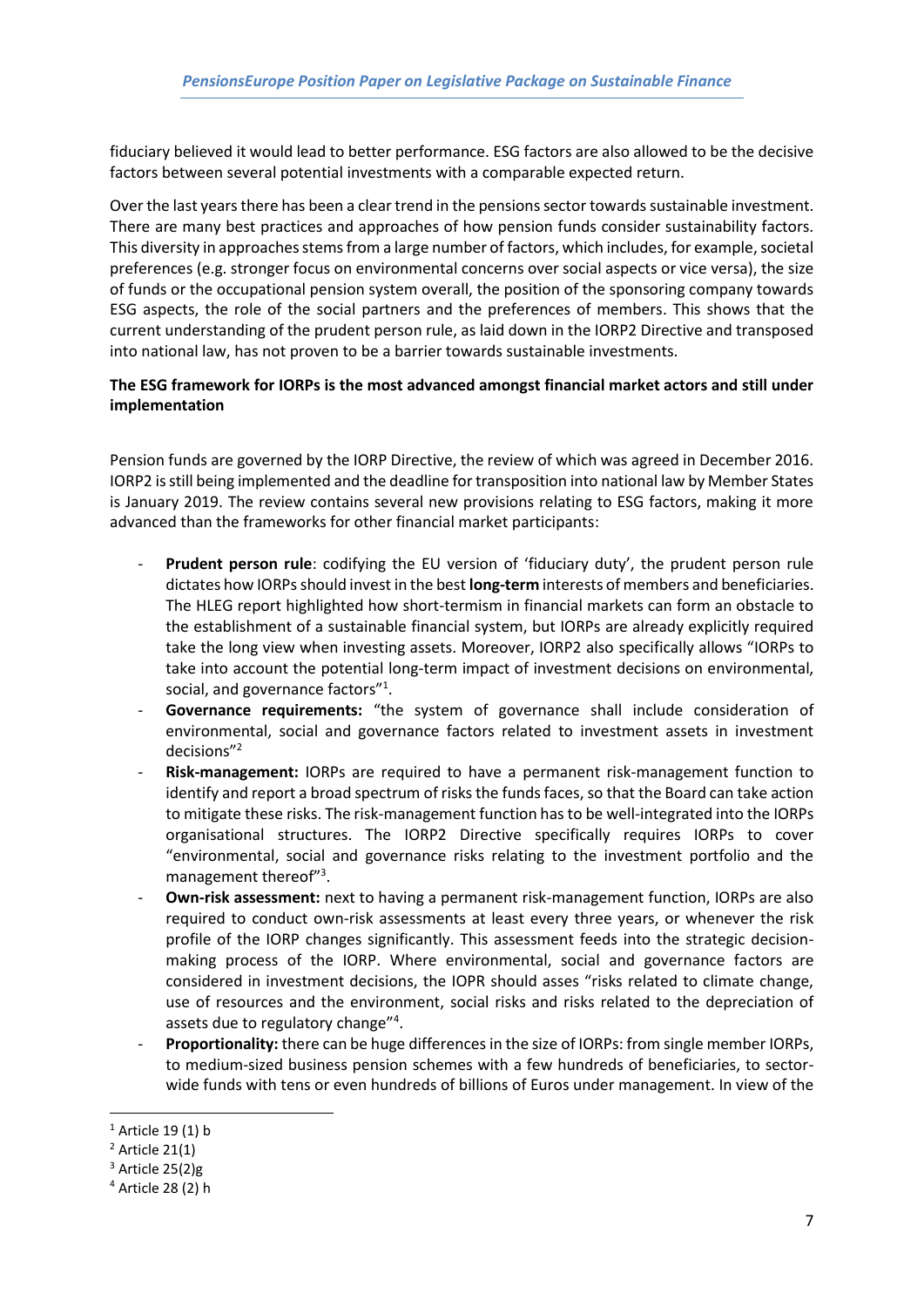diversity of the pension fund landscape, the co-legislators decided to instruct Member States to make most of the IORP2's requirement proportionate to the size, nature, scale and complexity of the IORP. This applies to the governance requirements, the risk-management function and the own-risk assessment, and therefore also the specific ESG elements thereof.

# **The EU should first assess how the IOPR2 Directive's ESG provisions are put into practice, before making amendments**

The European Commission's own Better Regulation Guidelines prescribe that policy-making should be based on the 'evaluate first' principle. The purpose is to gain valuable insights in the effectiveness, efficiency, relevance, coherence and added value of EU intervention<sup>5</sup>. Therefore, EU directives and regulations usually have built-in review clauses that allow for sufficient time for market participants to implement and gain experience with new rules. In the case of IORP2, a review is foreseen by January 2023 (Art. 62 IORP Directive). However, the Commission has proposed to amend these provisions before they are even put into practice. By changing legislation that is under transposition, the Commission is creating a moving target for both national law-makers and pension funds.

PensionsEurope therefore strongly believes that the Commission should make use of the normal IORP2 Review clause. This would allow for sufficient time to understand how the new rules are being incorporated in governance, investment decisions and risk-management of IOPRs. In particular, it would permit an assessment of the interplay of these rules with EU initiatives that can serve as enablers of sustainable investments, such as the taxonomy, low-carbon benchmarks and the disclosure rules from this proposal. To ensure that ESG factors are sufficiently considered within the review, the Proposed Regulation could amend the IORP2 by adding ESG factors as a point to Art. 62(2).

#### **Delegated acts are an inappropriate legislative tool for IORPs**

The IORP2 Directive only provides for **minimum harmonisation**, recognising the diversity of the IORP landscape in Europe. IORPs are embedded in historical developments in Member States and in their respective social and labour laws. They are, first and foremost, social institutions delivering retirement income to their members. Occupational pensions are also built on the foundation of first pillar pensions (state pension systems), which are different from Member State to Member State. Therefore, occupational pension design, in conjunction with widely-varying first pillar pension provision, aims to achieve adequate pensions overall, with the definition of adequacy being highly dependent on the social policies of a Member State (housing, health care, social welfare). Moreover, the role of the social dialogue and level of involvement from social partners also differs significantly between Member States, leading to different pension fund governance models.

The co-legislators therefore refrained from harmonising the prudential framework. National prudential legislation and supervision, based on the IORP Directive, were seen to better take the above mentioned national elements into account. This also meant that all delegated acts were removed from the Commission proposal, as this legislative tool would lead to harmonisation in an area where it is not warranted. Pension funds strongly welcome this as they were concerned that EIOPA, which was in favour of a harmonised EU prudential framework, would otherwise be able to make use of Level 2 measures to put in place Solvency2-like requirements. This is why PensionsEurope, as a matter of principle, does not support the introduction of delegated acts in IORP2.

Moreover, the Commission has alleged that a uniform approach to amending investor duties is required and therefore delegated acts must be used for the insurance, asset management and pension fund sectors. IORPs have a different role compared to other institutional investors. In contrast to

1

<sup>&</sup>lt;sup>5</sup> "Better regulation guidelines - Evaluation and fitness checks", European Commission ([link\)](https://ec.europa.eu/info/sites/info/files/better-regulation-guidelines-evaluation-fitness-checks.pdf)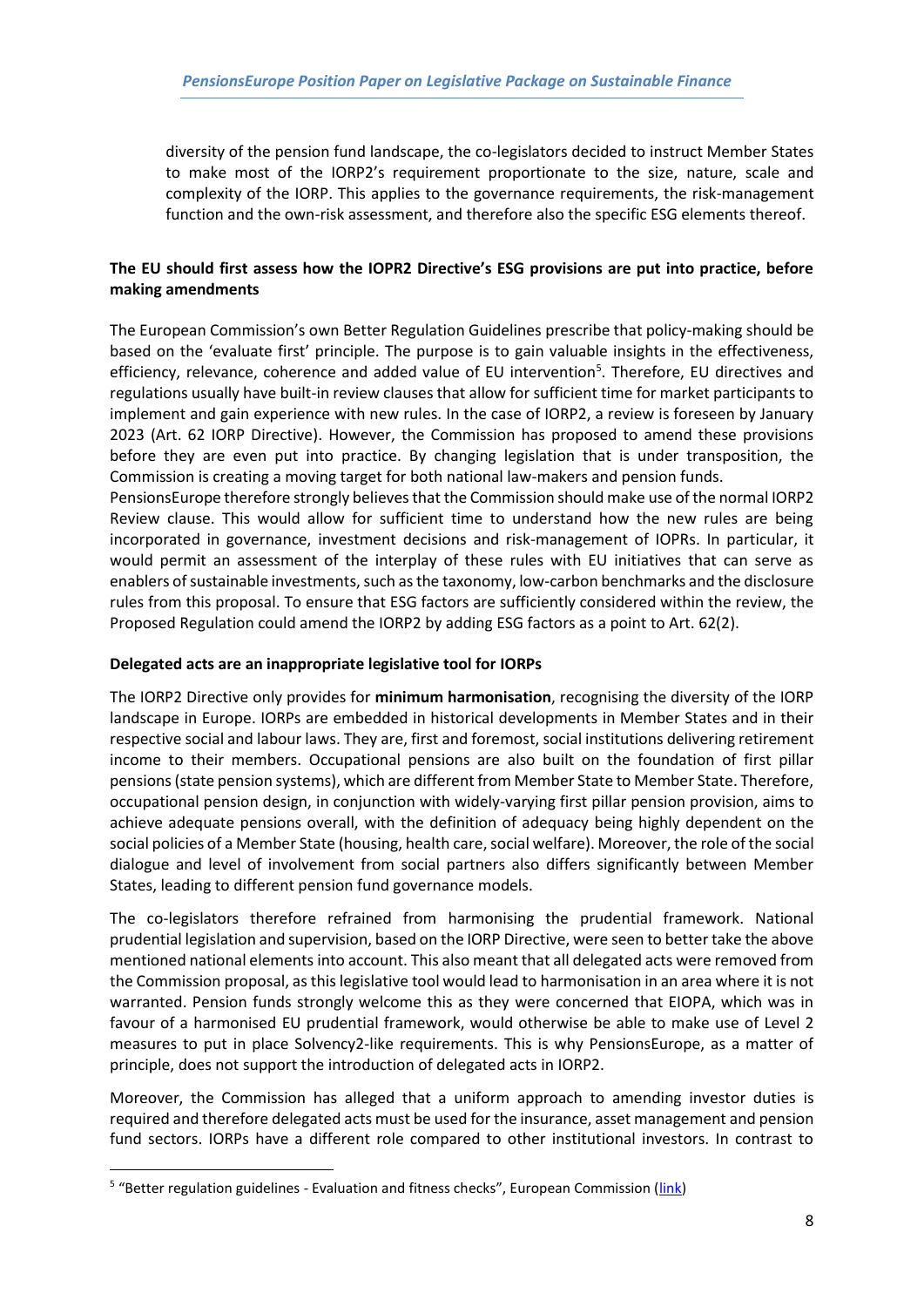providers of investment products, IORPs - on the basis of a contractual relationship between employers and employees - ensure that occupational pension benefits are being paid. For IORPs, cross-border activity is marginal. PensionsEurope therefore believes it is not appropriate to deliver the HLEG's recommendation through a uniform set of measures contained in a package of delegated acts.

#### **Taking into account the ESG preferences of members and beneficiaries**

Pension fund trustees are required to act in the best interest of the beneficiary and member. In many countries, members are involved in key decisions through their representatives which sit in the decision-making bodies, e.g. supervisory boards, of the pension fund. This has a number of advantages: the representatives hold such an office for several years, building up competence and experience, often considering questions in greater detail than a regular member would. In addition, representatives can obtain advice and exchange information amongst each other.

Some pension funds are consulting their beneficiaries directly on their preferences regarding sustainability factors. In most cases this consultation is conducted through questionnaires, but some funds employ other methods, such as focus groups. However, there are significant challenges to obtaining a representative overview of the whole group of members and beneficiaries. In practice pension funds experience low response rates to questionnaires, leading to a skewed picture of the preferences, with only individuals with a very strong view responding. Communicating with members and beneficiaries is made more difficult by the fact that there is no academic consensus about the relationship between ESG factors and returns, ways to measure the impact, as well as challenges relating to financial literacy more generally.

An EU wide requirement would also struggle to take account of the specific national governance structures of pension funds, as well as the responsibilities entrusted to trustees or Board members. Moreover, if trustees or pension fund board members would be required to not incorporate the views of members and beneficiaries in case they believe it is not in the members and beneficiaries' best interest, this could lead to confusion and disengagement

# Views on the proposal on low and positive carbon benchmarks

Overall, PensionsEurope supports the approach of the Commission to create a new category of benchmarks, meaning that asset and portfolio managers who claim to pursue an investment strategy compatible with the Paris Climate Agreement should therefore use positive carbon impact benchmarks. However, we would like to point out that the benchmark regulation should under no circumstances lead to pushing investors into certain investments. We are therefore concerned about Amendment 13<sup>6</sup> tabled in the ECON Draft Report by Rapporteur Neena Gill (S&D, UK): it would introduce a requirement for all benchmarks by 2022 to be positive carbon impact benchmarks. This means that investors would no longer be able to use or construct benchmarks as they see fit, but rather have to use positive carbon impact benchmarks. It would lead to a move away from all other ESG considerations solely towards carbon, potentially increasing risks because of this concentration. It

**.** 

 $6$  Amendment 13: "The following subparagraph 1a is added:

<sup>&#</sup>x27;By 2022, benchmark providers will ensure that all the benchmarks provided and published are positive carbon impact benchmarks, fully aligned with the Paris Climate Agreement commitments as implemented in Union law and this according to a standardised methodology which will be developed by the Commission in a delegated act published not later than two years after the entry into force of this regulation. In the delegated act the Commission will refer to existing Union frameworks setting out uniform criteria to determine the suitability of an economic activity for the purposes of determining the degree of sustainability of an investment.'" (ECON [Draft Report\)](http://www.europarl.europa.eu/sides/getDoc.do?pubRef=-%2f%2fEP%2f%2fNONSGML%2bCOMPARL%2bPE-628.440%2b01%2bDOC%2bPDF%2bV0%2f%2fEN)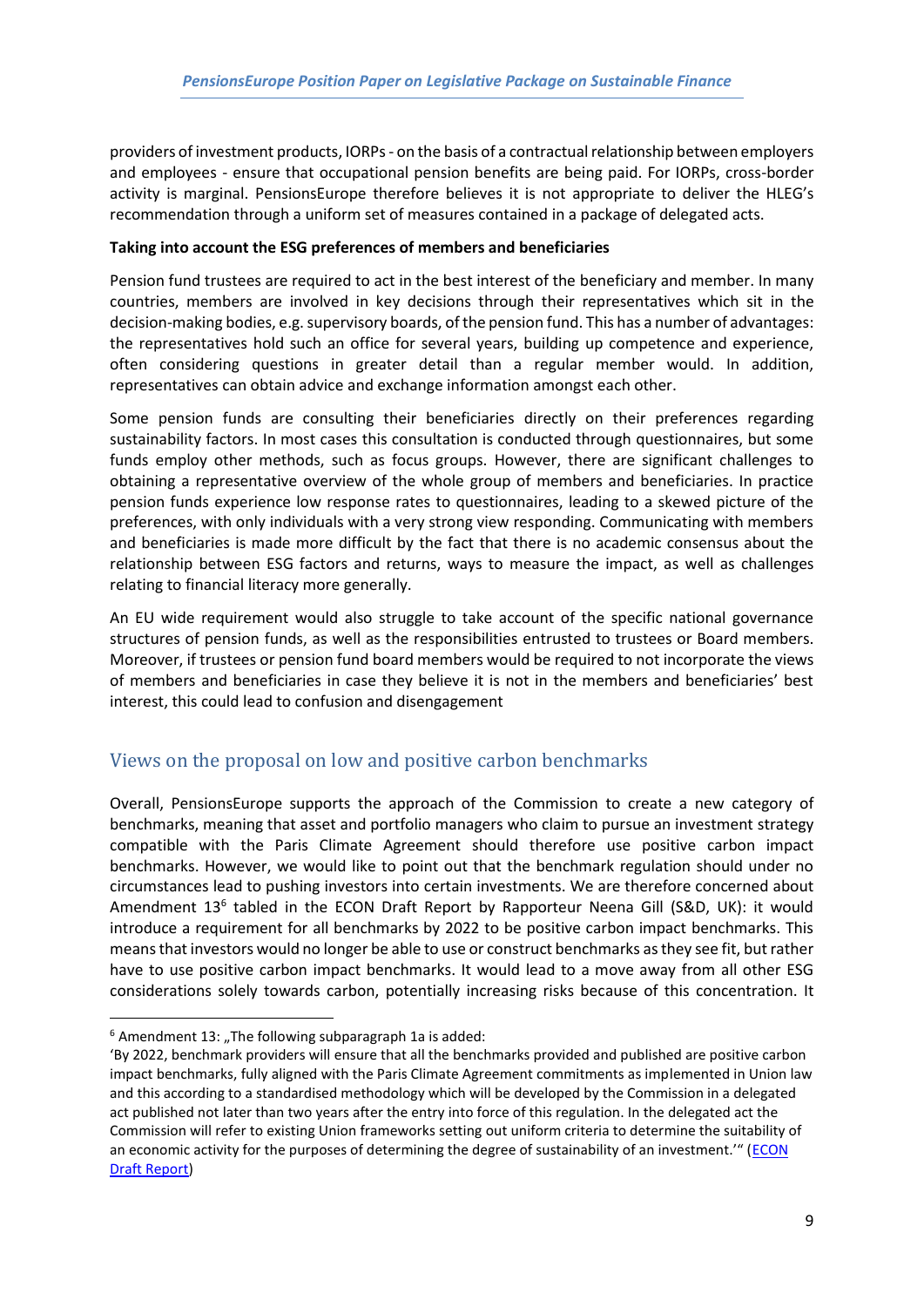would severely interfere with market forces, undermining the idea of using these forces to allocate capital to the best ESG initiatives. Similarly, we would caution against the proposals made in Amendment 6, that "by 2022, all asset and portfolio managers should pursue an investment strategy fully aligned with the Paris Climate Agreement commitments as implemented in Union law".